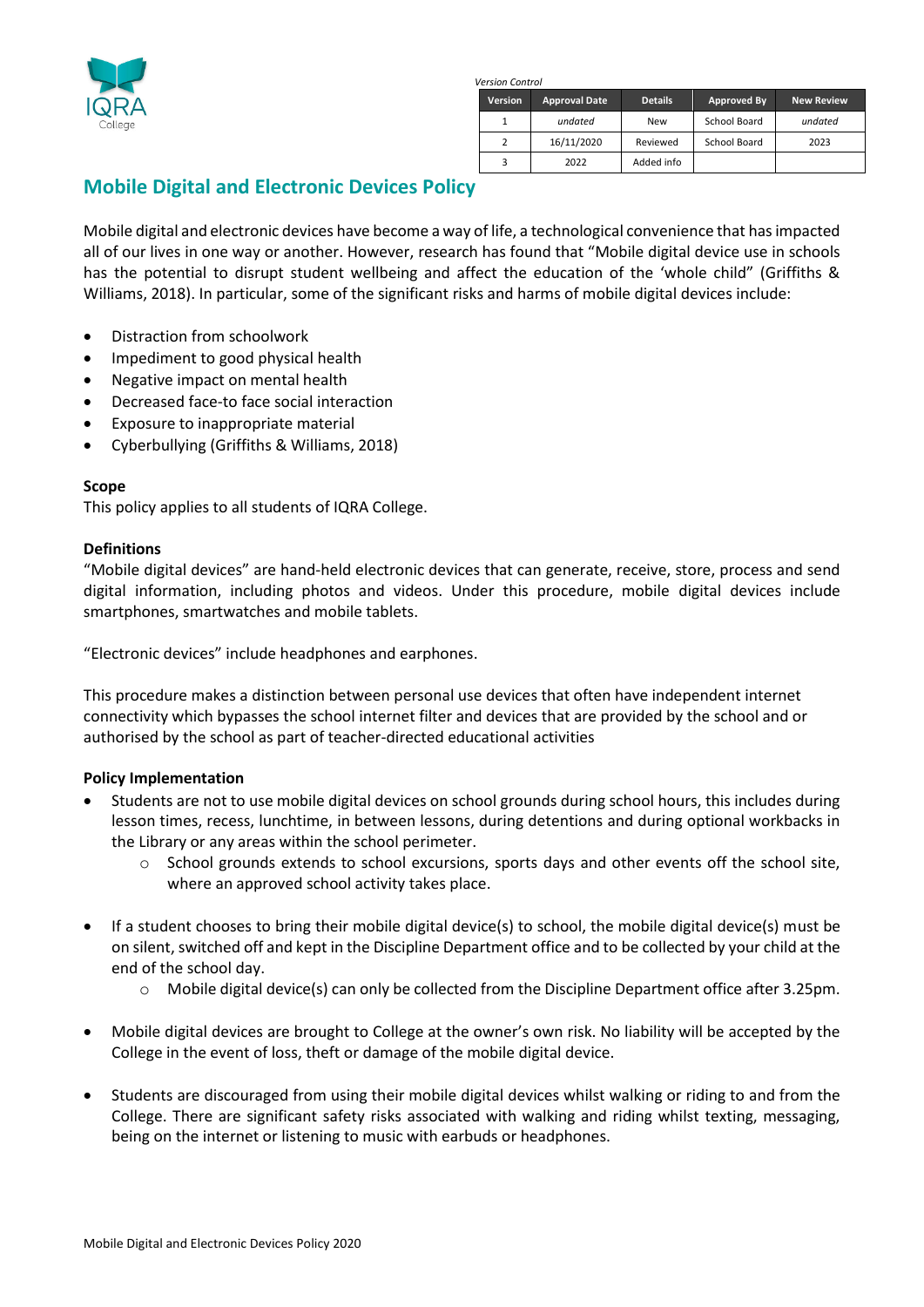

- Students are reminded that when mobile digital devices are used outside of school hours they must be used in a manner consistent with the Anti-Bullying Policy.
- Normally, a parent should not communicate with their child during school hours. In the event of an emergency, parents are requested to contact the College Receptions, advise them of the nature of the emergency and staff members will facilitate communications with their child. Parents should be aware that calls or messages to their child's mobile device will not be accessed until the end of the school day.

### Procedures

| 1st breach within<br>a calendar year<br>(WARNING)       | Mobile phone held at the front office until the end of the day.<br>$\bullet$<br>Student will sign for the mobile phone at the end of the day at the front office.<br>$\bullet$<br>Breach of procedure will be recorded on SENTRAL.<br>$\bullet$                                                                                 |
|---------------------------------------------------------|---------------------------------------------------------------------------------------------------------------------------------------------------------------------------------------------------------------------------------------------------------------------------------------------------------------------------------|
| 2nd breach within<br>a calendar year                    | Mobile phone held at the front office until the end of the next day.<br>Student will need to sign for the mobile phone at the end of the next day at the<br>$\bullet$<br>front office.<br>Breach of procedure will be recorded on SENTRAL.<br>٠                                                                                 |
| 3rd breach within<br>a calendar year                    | Mobile phone held at the front office until the end of the next day.<br>$\bullet$<br>A parent or guardian will sign for the mobile phone after a meeting with the student<br>$\bullet$<br>and the Principal or assigned delegate.<br>Breach of procedure will be recorded on SENTRAL.<br>$\bullet$                              |
| <b>Additional</b><br>offences within a<br>calendar year | After the 3 <sup>rd</sup> offense, mobile phone held at the front office for one week (7 days).<br>$\bullet$<br>A parent or guardian will sign for the mobile phone after a meeting with the student<br>and Principal.<br>Breach of procedure will be recorded on SENTRAL.<br>٠                                                 |
| <b>Immediate</b><br><b>Suspension</b>                   | In any event when the mobile phone, or other electronic devices are used to record,<br>$\bullet$<br>distribute, display any images or videos of any staff, students, school<br>property/grounds and parents/visitor at any time, it will result in immediate<br>suspension.<br>Breach of procedure will be recorded on SENTRAL. |

- 1. Exemptions to this policy for medical purposes maybe given after direct negotiation between parent/carer and the Principal.
- 2. At times, teachers may require students to bring their mobile phones to classes for a learning activity. At the conclusion of the learning activity, phones are to be placed in a box at the front of the room. The teacher (s) will collect and return all mobiles to the Discipline Department office for this purpose.

### **Teaching Staff Responsibilities**

All teaching staff are responsible to:

- Model appropriate behaviour at all times
- Ensure all students are provided with ICT Acceptable User Agreements, that they understand them, and that they understand they will face disciplinary action in the event they misuse ICT equipment and devices;
- Ensure mobile digital and electronic devices are not taken into exams or assessments;
- Deal with all reported and observed incidents of inappropriate mobile digital device use in accordance with this policy; and
- Ensure that any incident of inappropriate mobile digital device use that they observe or is reported to them, is recorded appropriately on SENTRAL